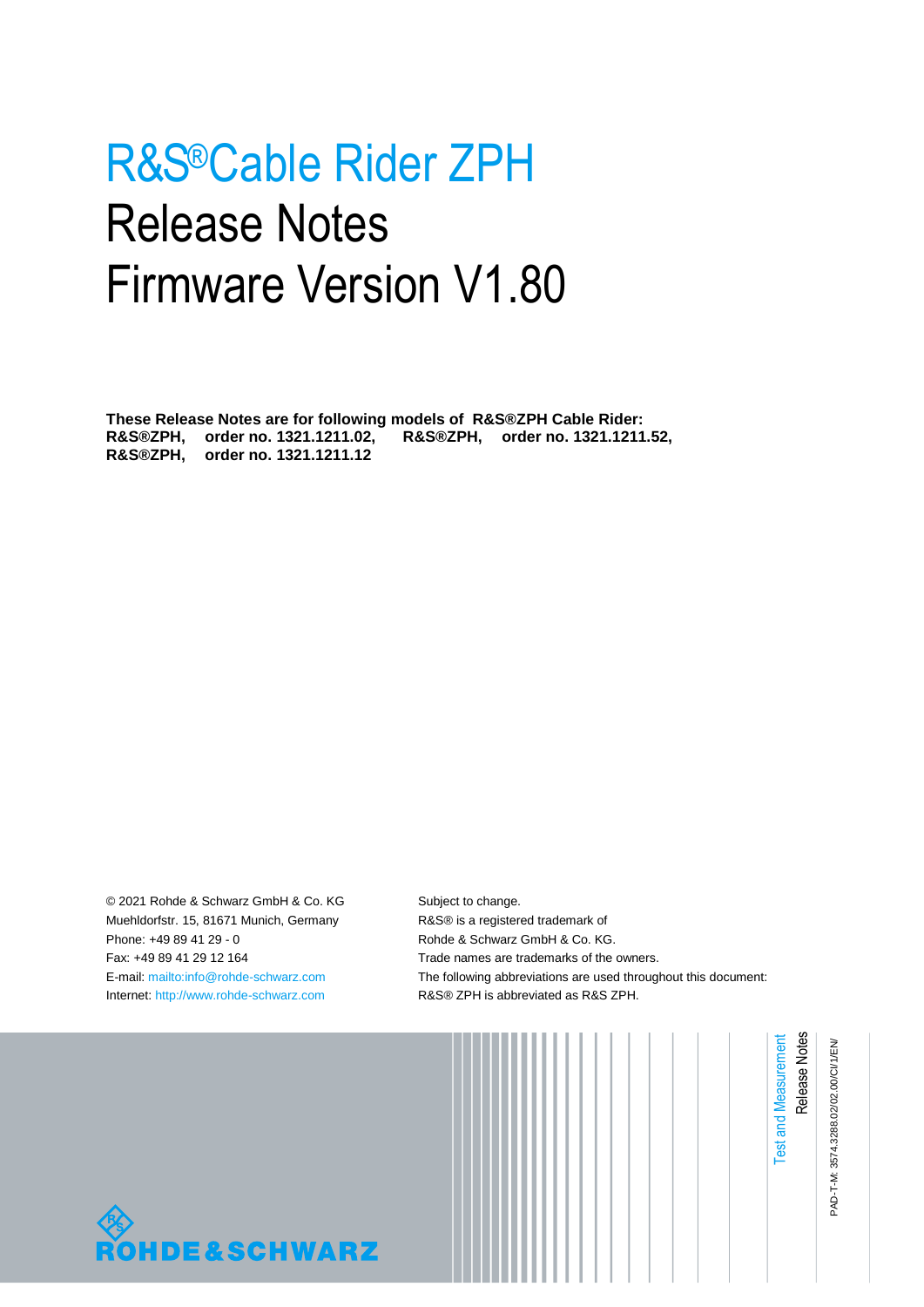## **Table of Contents**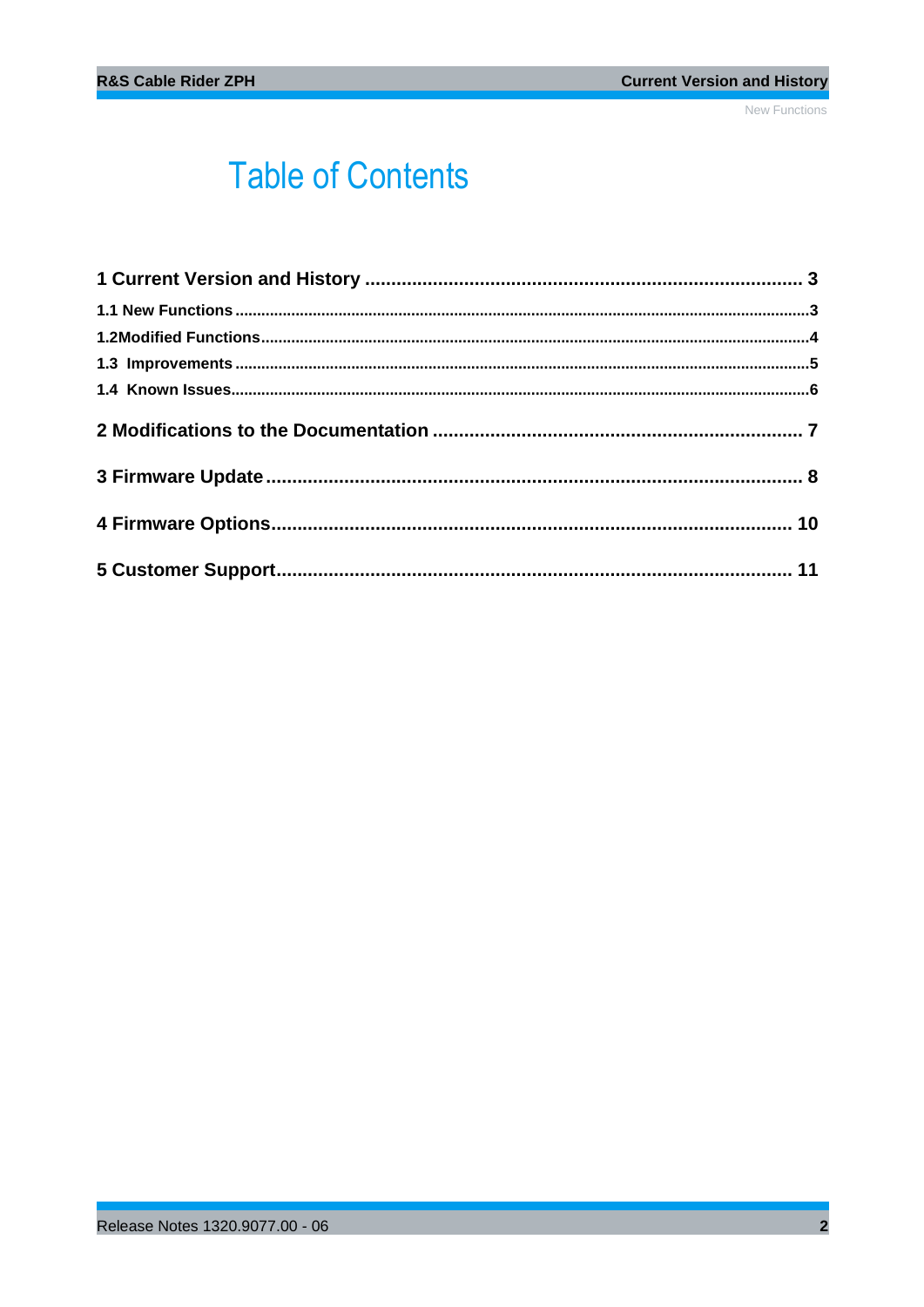## <span id="page-2-0"></span>1 Current Version and History

## <span id="page-2-1"></span>**1.1 New Functions**

The following table lists the new functions and indicates the version in which the new function was introduced:

### **New Functions of Firmware V1.80:**

| <b>Version</b> | <b>Function</b>                                                                                                                                         |
|----------------|---------------------------------------------------------------------------------------------------------------------------------------------------------|
| V1.80          | Added SCPI Commands to retrieve compass information obtained by ZPH from HE400<br>antenna (only available on R&S®ZPH model .12 and requires R&S®ZPH-K1) |
| V1.80          | Added SCPI Commands to retrieve GPS time obtained by ZPH from the connected<br>GPS mouse (available only on R&S®ZPH model .12 and requires R&S®ZPH-K1)  |
| V1.80          | Included ICNIRP Limit lines to default files in ZPH (available only on R&S <sup>®</sup> ZPH model<br>.12 and applicable when R&S®ZPH-K1 is installed)   |

### **New Function of earlier Firmware versions:**

| <b>Version</b> | <b>Function</b>                                                                                                                                                                        |
|----------------|----------------------------------------------------------------------------------------------------------------------------------------------------------------------------------------|
| V1.70          | Supports Gated Trigger Measurements in SEM, ACLR and OBW Measurement modes.<br>Requires Option R&S®ZPH-K57 (only available on R&S®ZPH model .12 and requires<br>R&S®ZPH-K1)            |
| V1.70          | Support for saving dataset in csv format for Spectrum Analyzer Mode (available only on<br>R&S <sup>®</sup> ZPH model .12 and requires R&S <sup>®</sup> ZPH-K1)                         |
| V1.70          | Support for explicit Horizontal and Vertical polarization in EIRP measurements<br>(available only on R&S®ZPH model .12 and requires R&S®ZPH-K1)                                        |
| V1.70          | Added SCPI Command to read out Memory Trace in Spectrum Analyzer Mode<br>(available only on R&S®ZPH model .12 and requires R&S®ZPH-K1)                                                 |
| V1.60          | Supports loading and saving 1 port S-parameters in touchstone format (s1p). These<br>files can be used for User Calibration                                                            |
| V1.60          | Tracking Generator/ Signal Source activity indicator in top right corner                                                                                                               |
| V1.60          | Enabled Filter bandwidth measurement (only available on R&S®ZPH model .12)                                                                                                             |
| V1.60          | Support of Marker Tracking in Spectrum Analyzer Application (only available on<br>R&S <sup>®</sup> ZPH model .12 and requires R&S <sup>®</sup> ZPH-K1)                                 |
| V1.60          | EIRP measurement mode (only available on R&S®ZPH model .12 and requires<br>R&S®ZPH-K1)                                                                                                 |
| V1.50          | Support for full 2-port Calibration with ZN-Z103 (only available on R&S®ZPH model .12)                                                                                                 |
| V1.50          | Enabled Marker Tracking in CAT Application                                                                                                                                             |
| V1.50          | Enabled Support for internal DC Bias voltage at RF out port in Spectrum Analyzer<br>application (only available on R&S®ZPH model .12, requires R&S®ZPH-K1)                             |
| V1.50          | Gated Trigger Support for Channel Power Measurement, Spectrogram and<br>Spectrogram playback applications (only available on R&S®ZPH model .12 and requires<br>R&S®ZPH-K1)             |
| V1.50          | Audio tone function added to Spectrum Analyzer Application (only available on<br>R&S <sup>®</sup> ZPH model .12 and requires R&S <sup>®</sup> ZPH-K1)                                  |
| V1.41          | Support for internal DC Bias voltage at RF out port (only available on R&S®ZPH model<br>.12)                                                                                           |
| V1.41          | Support for Spectrum Analyzer Mode and Spectrum Analyzer Applications (only<br>available on R&S®ZPH model .12- requires R&S®ZPH-K1 and R&S®ZPH-K7/-K15/-<br>K16/-K7/-B22 respectively) |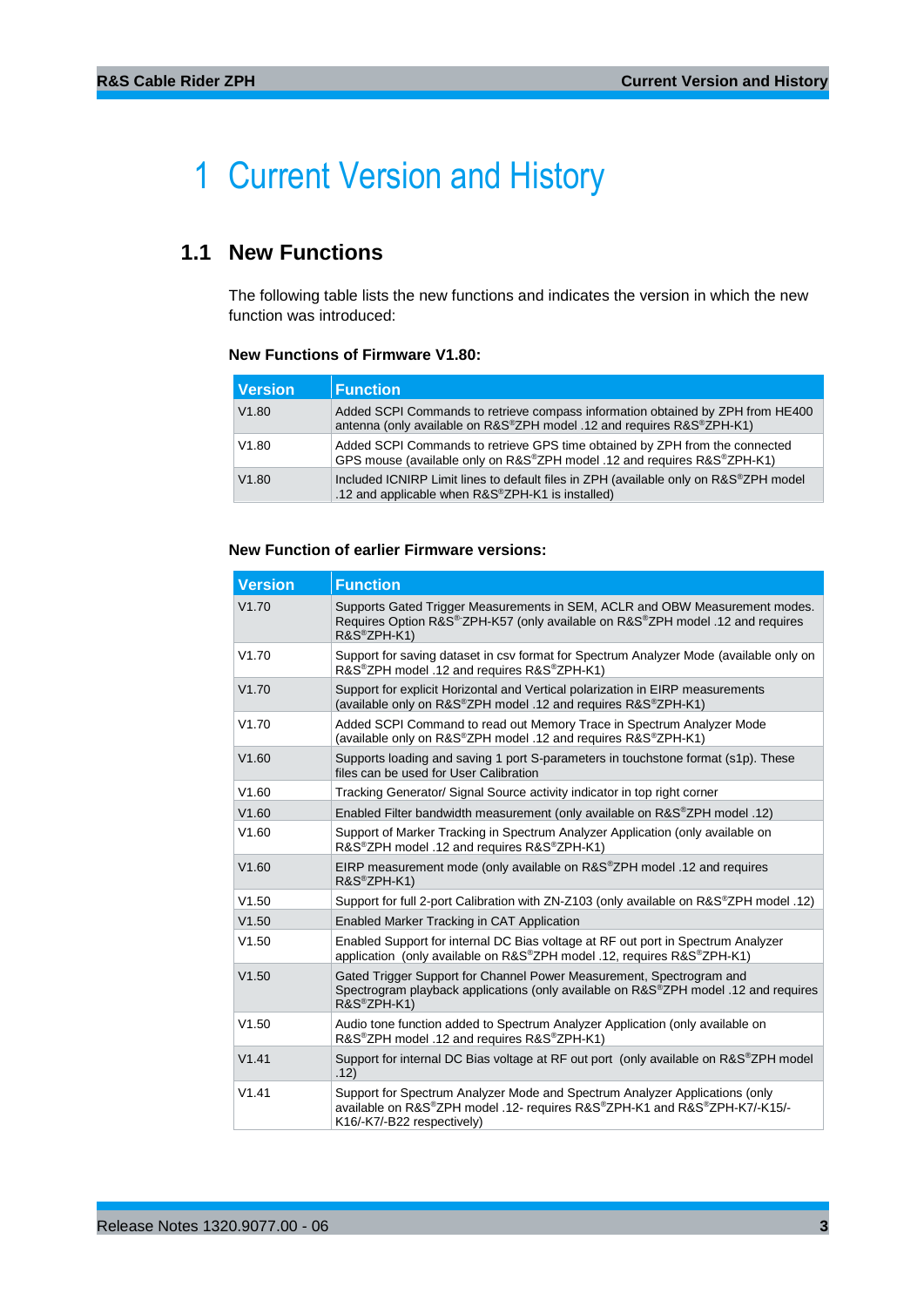| V1.41 | Support for Independent Tracking Generator (only available on R&S®ZPH model .12 -<br>requires R&S®ZPH-K1) |
|-------|-----------------------------------------------------------------------------------------------------------|
| V1.30 | Instrument Sanitization/Secure Flash Erase                                                                |
| V1.30 | Support of optical power sensor UPM100 from ODM Inc. (requires R&S <sup>®</sup> ZPH-K9)                   |
| V1.20 | Electrical Length, Electrical Length Offset and Auto Length functionality                                 |
| V1.20 | Configurable Calibration Kit, plus pre-loaded Calibration Kit files                                       |
| V1.20 | User Calibration can be enabled/disabled                                                                  |
| V1.20 | Default Calibration can be performed on user side.                                                        |
|       | Warning: This will erase previous Default Calibration.                                                    |
| V1.10 | Distance To Fault Split Screen Feature                                                                    |
| V1.10 | Support for R&S®ZN-Z103 Calibration Unit                                                                  |
| V1.10 | Localization: Multi-Language Support                                                                      |
| V1.10 | Cable Models folder grouping                                                                              |

## <span id="page-3-0"></span>**1.2 Modified Functions**

The following table lists the modified functions and indicates the version in which the modification was carried out:

### **Modified Functions of Firmware V1.80:**

| since | <b>Function</b>                                                                                                                                                                            |
|-------|--------------------------------------------------------------------------------------------------------------------------------------------------------------------------------------------|
| V1.80 | Maximum possible Sweep time in Spectrum Analyzer for zero span increased to 3000s<br>(only applicable to R&S®ZPH model .12 and requires R&S®ZPH-K1)                                        |
| V1.80 | Speed improvements for FFT computation in Spectrum Analysis Application (only<br>applicable to R&S®ZPH model .12 and requires R&S®ZPH-K1)                                                  |
| V1.80 | Sweep Time calculations adjusted for better accuracy (only applicable to R&S <sup>®</sup> ZPH<br>model .12 and requires R&S®ZPH-K1)                                                        |
| V1.80 | Maps Application: Indoor Position is now enabled even when USB thumb drive is not<br>plugged in (only applicable to R&S®ZPH model .12 and requires R&S®ZPH-K1 and<br>$R\&S^{\circ}ZPH-K16$ |

## **Modified Functions of earlier Firmware versions:**

| since | <b>Function</b>                                                                                                           |
|-------|---------------------------------------------------------------------------------------------------------------------------|
| V1.70 | Boot up screen is updated                                                                                                 |
| V1.70 | Unified Marker setting for better readability in RL+Trans mode (only available on<br>R&S®ZPH model .12)                   |
| V1.70 | Improved Booting time (roughly 2 seconds)                                                                                 |
| V1.60 | SNR added to Analog Modulation Summary View (only available on R&S <sup>®</sup> ZPH model<br>.12 and requires R&S®ZPH-K1) |
| V1.60 | Support of HE400MW Antenna (only available on R&S <sup>®</sup> ZPH model .12 and requires<br>$R\&S^{\otimes}ZPH-K1$       |
| V1.60 | Supports automatic reboot after firmware update from Instrument View                                                      |
| V1.30 | Side bar text Color in Black & White mode is changed for better readability in bright<br>ambience                         |
| V1.30 | Prompt for User to change Cable model in Wizard is now supported                                                          |
| V1.20 | Increased resolution to two decimal points for SWR marker.                                                                |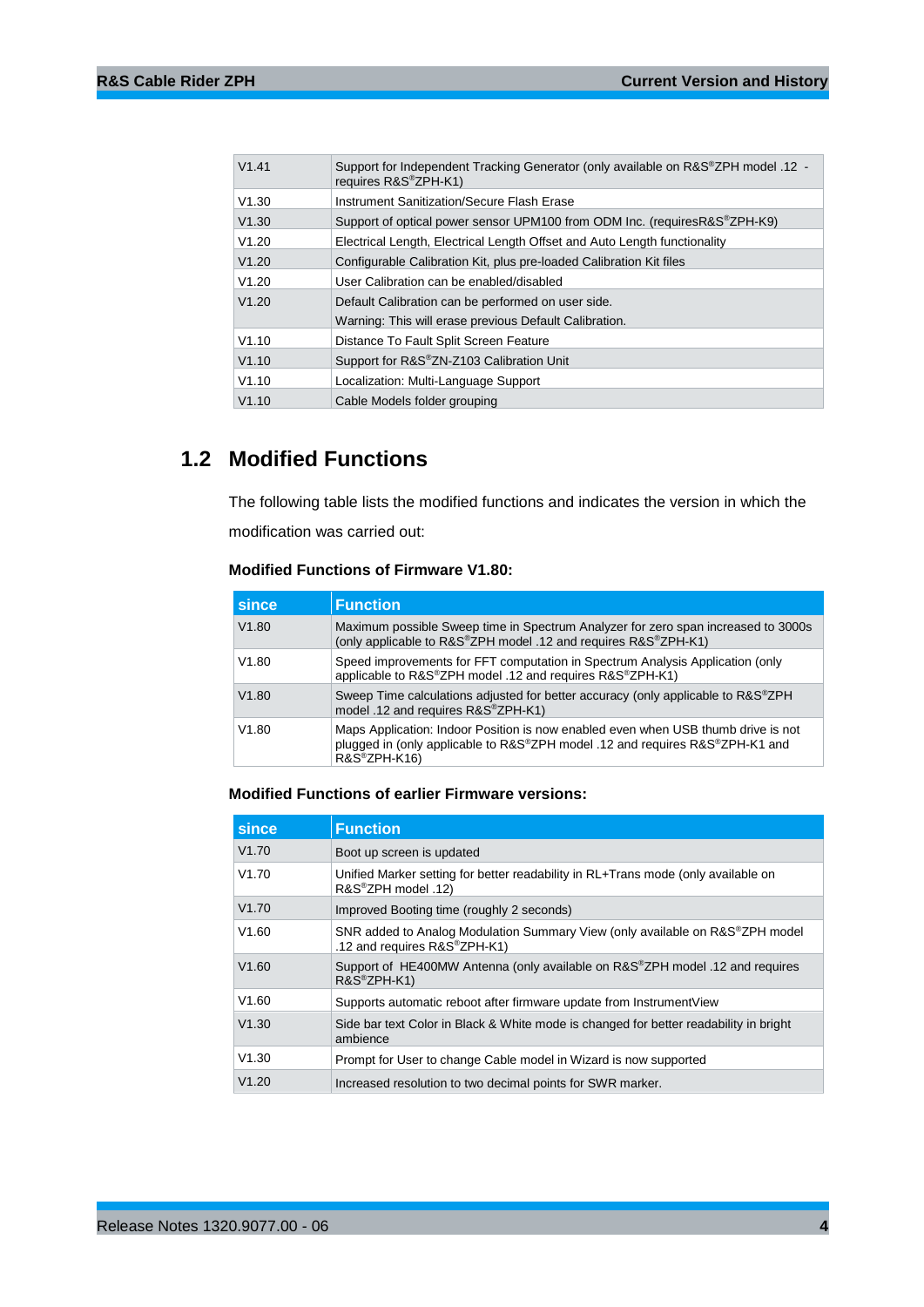## <span id="page-4-0"></span>**1.3 Improvements**

The following tables list the improvements and indicate since which version these improvements are available:

### **Improvements of Firmware V1.80:**

None

### **Improvements of earlier Firmware versions:**

| since | <b>Function</b>                                                                                                                                                     |
|-------|---------------------------------------------------------------------------------------------------------------------------------------------------------------------|
| V1.60 | Fixed Command [SENSe:]SWEep:POINts? In Spectrum Analyzer Mode (only available<br>on R&S®ZPH model .12 and requires R&S®ZPH-K1)                                      |
| V1.60 | Fixed issue where MAC address is not visible when device is turned-on with no network<br>cable connected                                                            |
| V1.60 | Missing parameters for K-29 Pulse Power Measurements are enabled back                                                                                               |
| V1.50 | Improved display in CAT mode when interference suppression is switched off                                                                                          |
| V1.50 | Fixed various bugs concerning SCPI commands                                                                                                                         |
| V1.50 | Corrected instrument ID via USB: R&S® InstrumentView V2.00 required for USB<br>connection                                                                           |
| V1.30 | Fix for the Cable Loss, "Open/Short" Mode to Normal Mode                                                                                                            |
| V1.30 | Fix for the Cable Loss, "Open" and "Short" Traces scaling                                                                                                           |
| V1.30 | Fix for Config Overview tabbing using the rotary; "Done" button can now be selected                                                                                 |
| V1.30 | Fix for CAT application, measurement mode headers                                                                                                                   |
| V1.30 | Fix for Power Meter, erroneous display of power level at -0.99 to -0.01                                                                                             |
| V1.30 | Fix for Power Meter, reading fluctuations when using the wizard                                                                                                     |
| V1.30 | Fix for Wizard, wizard does not progress when transitioning from Power meter<br>measurement to CAT measurement                                                      |
| V1.30 | Fix for Configuration Overview, number of data point is not set correctly when using the<br>unit keys and/or pressing "DONE"                                        |
| V1.30 | Fix for Keypad, space in the "1" key is now working                                                                                                                 |
| V1.30 | Fixes for running Wizard                                                                                                                                            |
| V1.30 | Fix on sweep doesn't complete on certain combinations of span and number of points<br>(i.e. 1MHz span, 102 points)                                                  |
| V1.30 | Fixed issue: Marker unit label goes to dBm when calibration status is "uncal"                                                                                       |
| V1.20 | Ref Position Bug: Ref Position can now be adjusted in Phase Measurement, and Cable<br>Loss                                                                          |
| V1.20 | Fix the electrical length bug in the default calibration. A default cal needs to be run<br>again using the correct calibration kit file for the cal kit being used. |
| V1.20 | Fix the electrical length bug in calibration with the R&S®ZN-Z103.                                                                                                  |
| V1.20 | Fix auto scale bug for DTF-SWR split screen.                                                                                                                        |
| V1.20 | Fix DTF bug when changing number of points and frequency span.                                                                                                      |
| V1.20 | Fix the Cable Loss marker bug                                                                                                                                       |
| V1.10 | Display Line: Display line is now deactivated with a Preset                                                                                                         |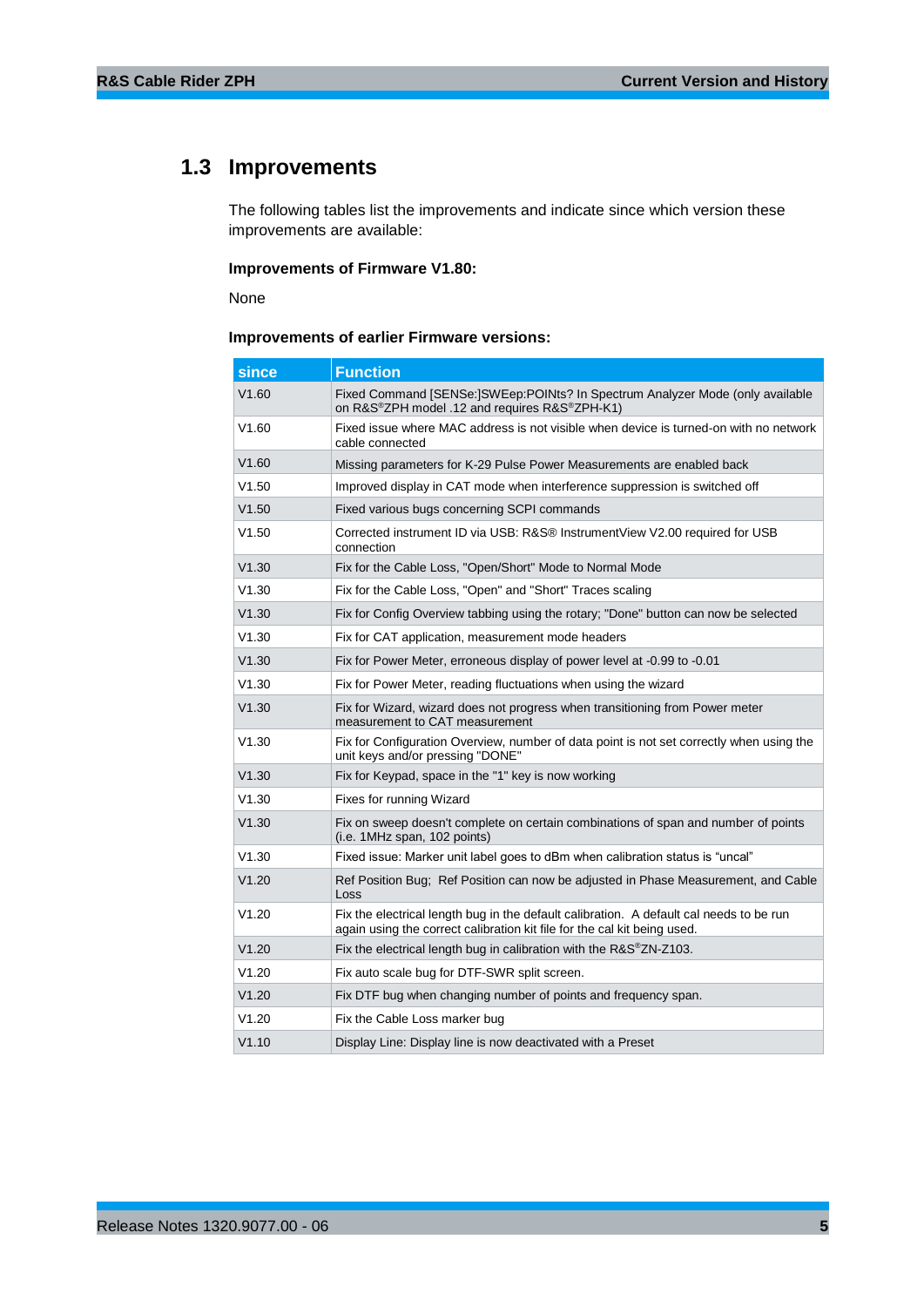## <span id="page-5-0"></span>**1.4 Known Issues**

There are no known issues in this release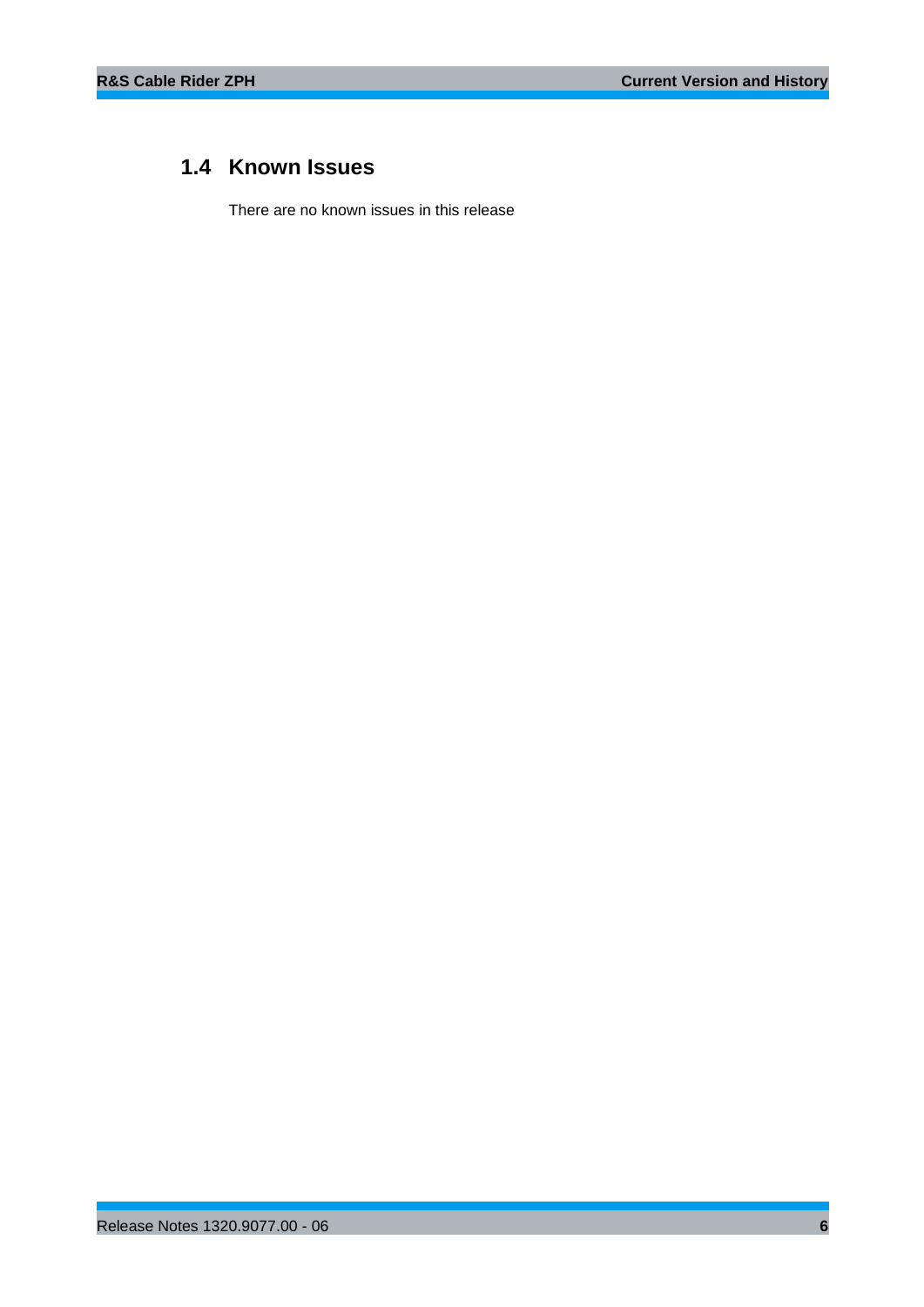## <span id="page-6-0"></span>2 Modifications to the Documentation

You can download the latest manual from the R&S®Cable Rider ZPH product web page at [http://www.rohde-schwarz.com/manual/zph.](http://www.rohde-schwarz.com/manual/zph)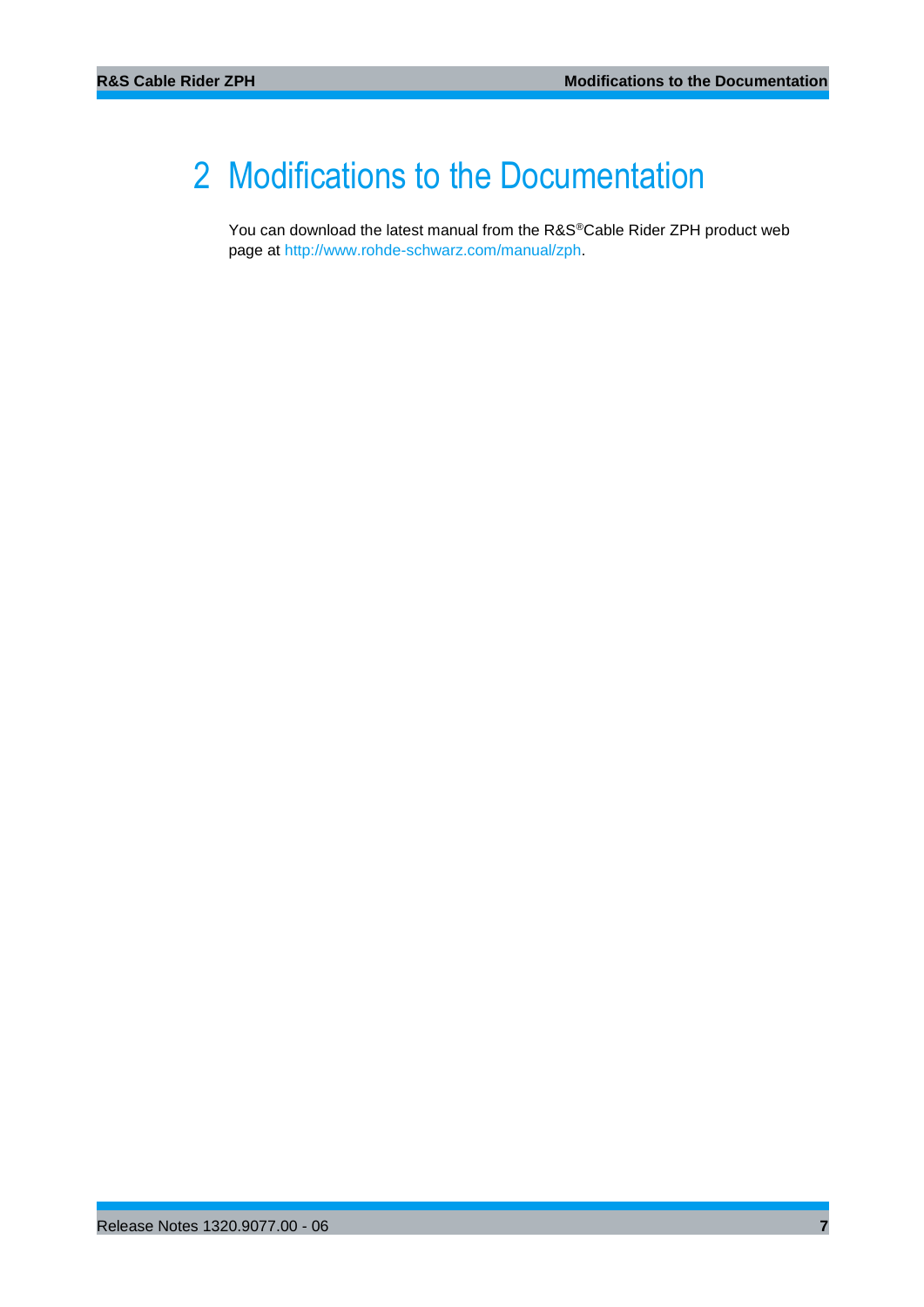## <span id="page-7-0"></span>3 Firmware Update

New firmware versions usually contain new features, improvements of existing functionality, bug fixes etc. When a new firmware version is available, it is recommended to replace the old firmware with the new one.

### **R&S®InstrumentView**

Firmware release V1.80 corresponds to R&S®InstrumentView V2.4.1, which is available on the Rohde & Schwarz web page as a separate update package.

Although older versions of R&S®InstrumentView might be able to communicate with firmware release V1.80, an update of R&S<sup>®</sup>InstrumentView is highly recommended, as older R&S<sup>®</sup>InstrumentView versions might not support all functions included in the new firmware release.

#### **Updating the firmware**

The latest firmware version is available for download on the internet: <http://www.rohde-schwarz.com/firmware/zph>



Before you update the firmware, you should make a backup of the data that you have stored on the R&S®Cable Rider ZPH (datasets, screenshots, transducer factors etc.). You can make a backup with the tools available in the R&S<sup>®</sup>InstrumentView software package. The firmware update itself does not delete or modify that data, but it is recommended to perform a factory reset after the firmware update to update predefined limit lines, channel tables etc. The factory reset, however, does delete user data.

1. Download the firmware installer from the internet.

The firmware comes in a single .exe file.

- 2. Save the file to the root directory of a memory stick.
- 3. Run the .exe file to unpack the self-extracting zip archive.

The following files are extracted.

```
ZPH <version> bootloader.bin
ZPH <version> bootloader 3.bin
ZPH <version> osimage.bin
ZPH <version> updater.bin
ZPH <version> xmegaloadfiles.bin
```
Make sure that only these files are present in the root directory of the memory stick.

- 4. Turn off the R&S®Cable Rider ZPH Cable and Antenna Analyzer.
- 5. Connect the memory stick to one of the USB interfaces of the R&S®Cable Rider ZPH.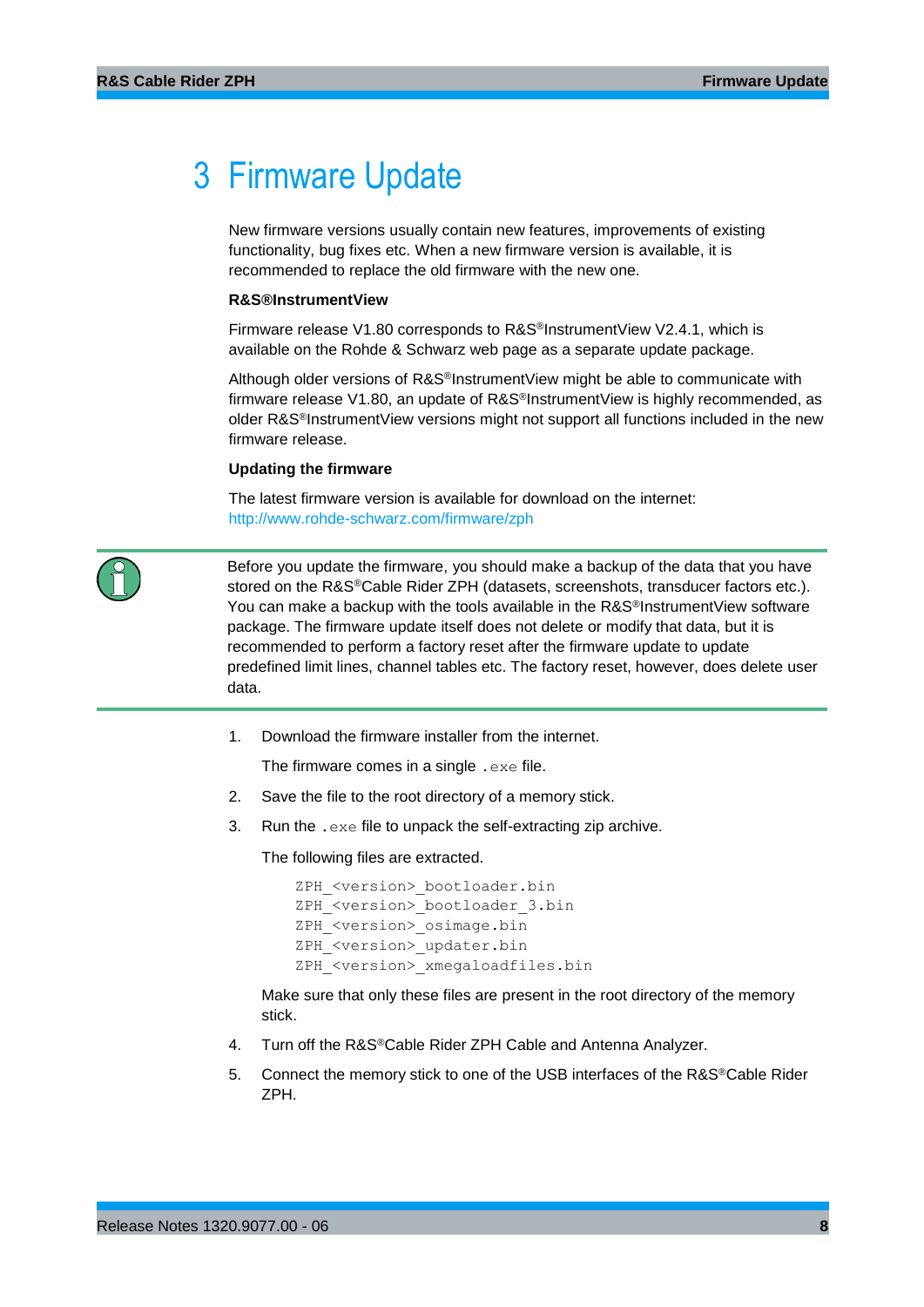

6. Press the "Preset" key and the number "8" key simultaneously.

- 7. Turn on the R&S<sup>®</sup>Cable Rider ZPH and keep pressing the two keys for at least 5 seconds after the startup screen appears.
- 8. Release the keys.

The booting process continues. After a couple of seconds, the R&S®Cable Rider ZPH asks you if you really want to update the firmware.

9. Press the "Enter" ("round button in the rotary knob") key to update the firmware. (You can cancel the firmware update with the "CANCEL" key.)

The firmware update takes several minutes. The R&S®Cable Rider ZPH shows a message when the firmware update is done.

**Note**: Do not turn off the R&S®Cable Rider ZPH during the firmware update.

- 10. Turn off the R&S®Cable Rider ZPH.
- 11. Turn on the R&S®Cable Rider ZPH.

The R&S®Cable Rider ZPH boots with the new firmware version.

12. Optional: It is recommended to perform a **factory reset** after a firmware update to replace the predefined limit lines, channel tables and other data with the latest updates.

**Note**: Before you start a factory reset, make sure to make a backup of your data that you have saved on the R&S®Cable Rider ZPH. Otherwise that data is deleted.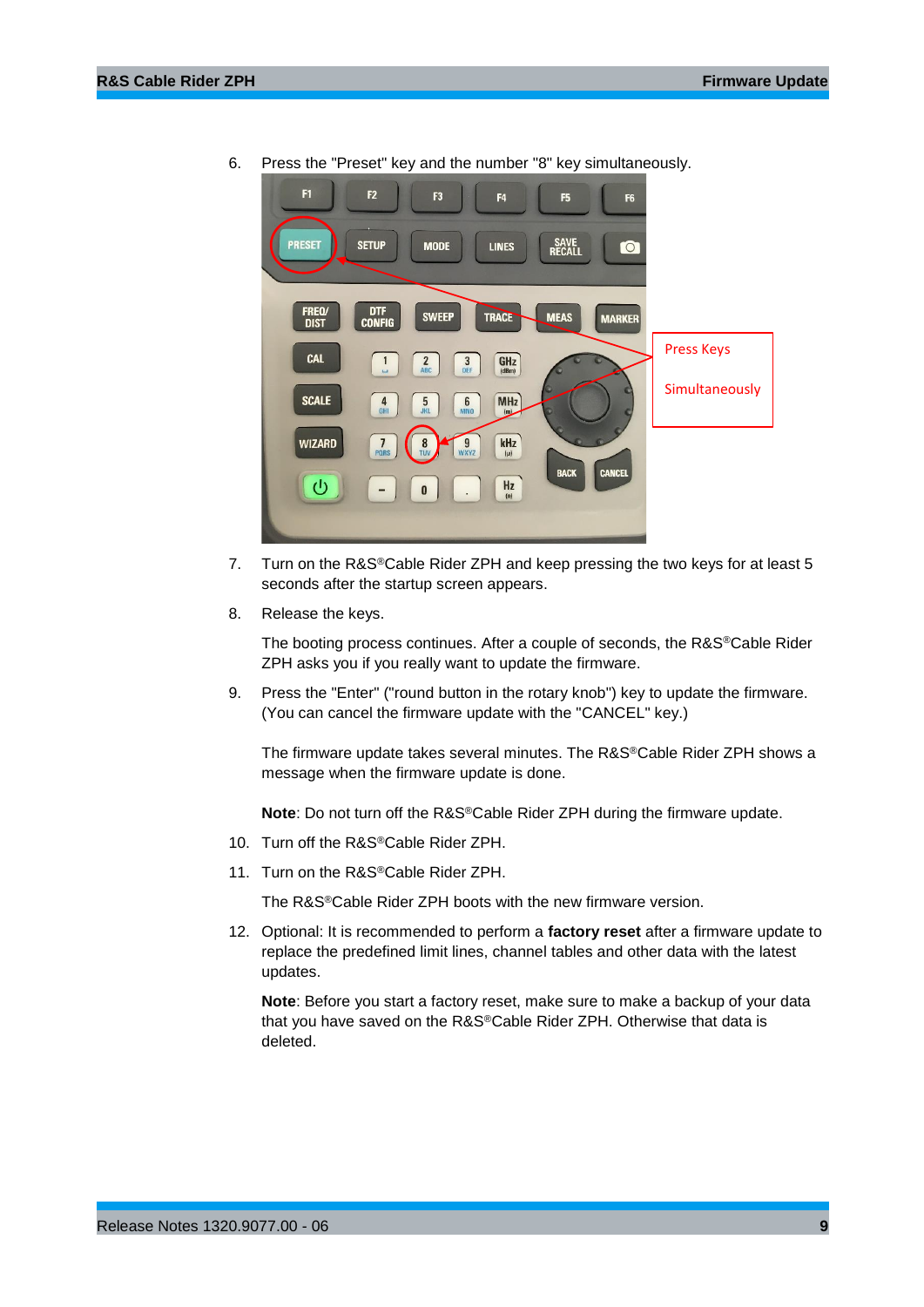## <span id="page-9-0"></span>4 Firmware Options

You can equip the R&S®Cable Rider ZPH with optional functionality or firmware options like the power meter application. These firmware options expand the functionality of the R&S®Cable Rider ZPH with new measurement functions settings etc.

#### **Installing firmware options**

To install a new firmware option, you have to enter a license key for validation.

The license key is included in the delivery of the firmware option.

- 1. Press the "Setup" key to enter the instrument setup menu.
- 2. Select the "Installed Options" menu item. The R&S®Cable Rider ZPH shows a list of all options that are currently installed on your R&S® Cable Rider ZPH.
- 3. Select the "Install Option" button and press the "Enter" key. The R&S®Cable Rider ZPH opens an input field.
- 4. Enter the license key with the alphanumeric keys and confirm the entry with the "Enter" key.
- 5. The license key is a 32-digit number.
- 6. The R&S®Cable Rider ZPH confirms a successful installation. If the R&S®Cable Rider ZPH shows an "Invalid Key Code" message, try to enter the license key again.